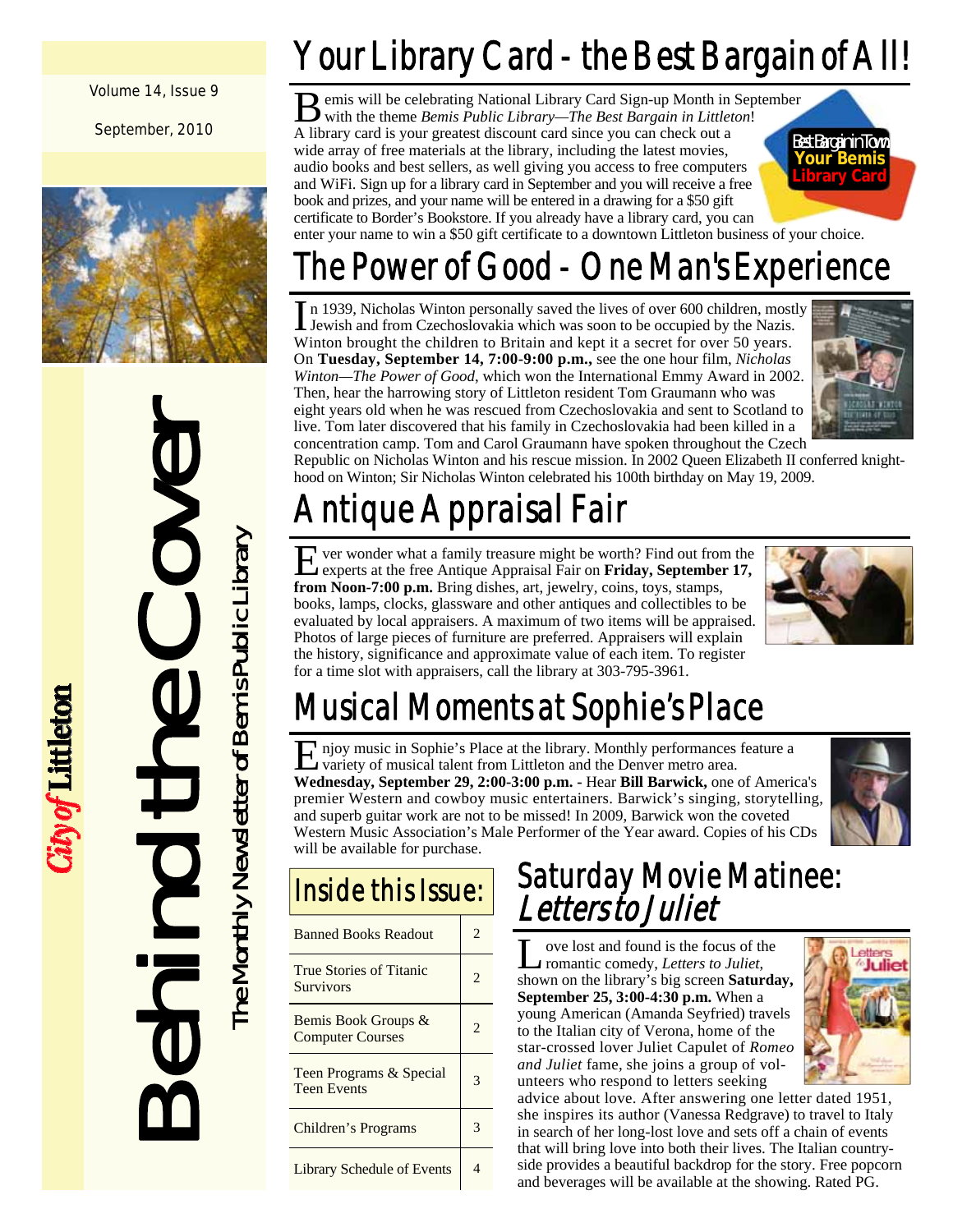## Banned Books Readout

Pelebrate Banned Books Week 2010, September 25-October 2, and win prizes by participating in a **Banned Books Readout on Saturday, September 25, 10:00 a.m.- 3:00 p.m.** Sign up for a 5-10 minute slot to read a passage from a banned book at an open microphone in Sophie's Place; you may select a title from a display of books provided by the library. Each participant will receive a gift from the library and will be entered in a drawing to win one of two \$25 gift certificates from Amazon.com. The Readout is open to children age eight and up, teens and adults. See the librarian at the main floor reference desk to sign up for a time slot. Registration will begin Wednesday, September 1. If you would like to listen, but not read out loud, please come and encourage the participants!



## True Stories of Titanic Survivors

H ear the dramatic stories of three Titanic survivors, one from each class of the ship, on **Monday**, September 27, 2:00-3:30 p.m. Diana Reardon will portray the survivors and tell why they were aboard the fateful ship, how they felt about their accommodations, their experiences as the ship sank, and what life was like for them after being rescued. Reardon has done extensive research on survivors of this catastrophic event; she also is a Victorian entertainer who performs in character with period costumes.

## Book Groups at Bemis

 $\sum$  e have a variety of Book Groups that meet throughout the month. Choose a group that suits your interests and schedule. Then join us for some stimulating discussions.

### **Senior Book Club**

**First Monday of each month at 2 p.m.** 

**Sept. 13\*:** *The Whistling Season*  by Ivan Doig Hired as a housekeeper to work on the early 1900s

Montana homestead of wid-



ower Oliver Milliron, the irreverent Rose and her brother, Morris, endeavor to educate the widower's sons while witnessing local efforts on a massive irrigation project.

*\*We will meet on the second Monday in Sept. due to the Labor Day holiday.* 

**Oct. 4:** *Dewey: the Small Town Library Cat who Touched the World*  by Vicki Myron



The charming story of Dewey Readmore Books,

the beloved library cat of Spencer, Iowa. **Nov. 1:** *Crocodile on the Sandbank* 

 by Elizabeth Peters After her father's death, thirty-two-year-old Amelia Peabody eschews the role of Victorian spinster and travels to Egypt, where mysterious intruders, boorish archaeologists, and a disap-

pearing two-thousand-year-old mummy test her sanity and independence.

### **Monday Evening Book Group**

**Third Monday of each month at 7 p.m. Sept. 20:** *Tempest Tales* 

 by Walter Mosley Refusing to go to hell in spite of his technical disqualification from heaven, murdered African-American everyman Tempest Landry is sent back

to Harlem, where a guiding angel tries to convince him to accept judgment.

**WALTER MOSLEY** 

Belong to Me

**TONI MORRISON** 

a mercy

by Marisa

Devoted city dweller Cornelia Brown moves to the sub-

struggles to make friendships. Her mettle is tested by judgmental neighbor Piper, who represents everything Cornelia feared she would find in suburbia. A saving grace soon appears in the form of Lake, a warm yet elusive woman who is

**Nov. 15:** *A Mercy* 

Set at the close of the 17th century, a slave at a plantation in Maryland offers up her daughter, Florens, to a relatively humane Northern

farmer, Jacob, as debt payment from their owner.

## Computer Services & Computer Classes

B emis has 22 Internet access computers on the lower level of the library, plus another seven located in the Children's Room for use by our



patrons in 5th grade and younger. Also, wireless Internet access is available in Sophie's Place for patrons with wireless-enabled laptops.

 Currently, our computers use Microsoft XP operating systems and Microsoft Office 2003 software that includes Word, Excel, Access, PowerPoint and Publisher. All of our PCs are linked to printers. Printing costs are \$0.10 a page for black only or \$0.25 a page for color. Our computer lab has 12 PCs and may be scheduled for group use. We are happy to assist patrons individually at any time if you need help using the computers or the Internet.

 We also offer *free* computer and Internet classes on a regular basis. To learn about or register for an upcoming class and/or group use of our computer lab, call the library at 303-795- 3961 or stop by the Information Desk.

**All classes and open computer lab are held from 9-10:30 a.m.** *except where noted.* Currently space is available in these classes:

- **Beginning Access Part 1 & 2\*** Tues., Sept. 21 & Wed., Sept. 22  *\*Students should sign up for both classes.*
- **Beginning Excel MS Office 2003** Tues., Sept. 7; Wed., Oct. 13
- **Intermediate Excel MS Office 2003** Tues., Sept. 14; Wed., Oct. 20
- **Beginning Internet** Sat., Sept. 18; Sat., Oct. 16
- **Beginning PowerPoint MS Office 2003** Tues., Oct. 27 **Beginning Publisher - MS Office 2003**
- Wed., Sept. 29
- **Beginning Windows XP** Wed., Sept. 1; Tues., Oct. 5
- **Beginning Word MS Office 2003** Wed., Sept. 8; Tues., Oct. 12
- **Intermediate Word MS Office 2003** Wed., Sept. 15; Tues., Oct. 19
- **Buying and Selling on eBay** Monday, Sept. 27\*  *\*Special Time: 6:30-8:30 p.m.*
- **Buying Your First Digital Camera** Fri., Sept. 10
- **Computer Comfort** Sat., Oct. 2
- **Get Digital Photos Out of Your Camera** Fri., Oct. 8
- **Shutterfly Albums** Fri., Oct. 22
- **Use Shutterfly for Cards & Presents** Fri., Sept. 24
- **Open Computer Lab** *Every* **Thursday** No registration required. Receive one-onone time with a computer class instructor.



**Oct. 18:** *Belong to Me* 

 De Los Santos urbs where she faces her

new life with trepidation and

also a recent arrival in town.

by Toni Morrison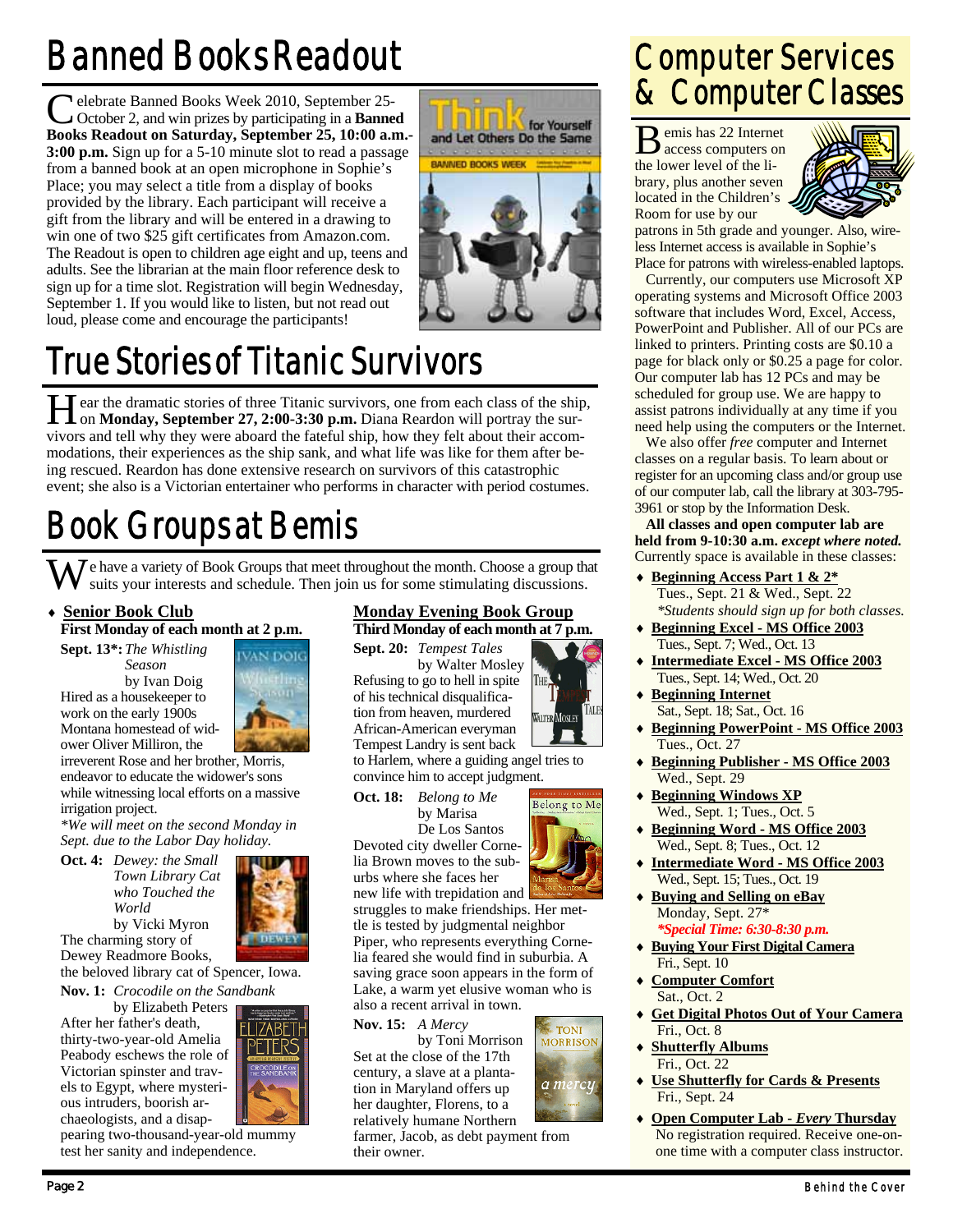

For more information, call teen librarian<br>Mark Decker at the library, 303-795-3961, or check the Bemis teen blog site online at http://bemisteen.blogspot.com.

Join other teens for the following activities: **Anime Club**

- **First Sat. of the month @ noon Sept. 4:** *Galaxy Railways: Ahead Full!* **Oct. 2:** Title will be selected at Sept. mtg. **Nov. 6:** Title will be selected at Oct. mtg.
- **Teen Writers Group Third Tuesday of the month @ 4 p.m. Sept. 21, Oct. 19 and Nov. 16**  All teen creative writers are welcome! Bring copies of your writing in order for other participants to provide feedback.
- **Wii Third Thursdays @ 3:30 p.m.**  Play a different video game each month! **Sept. 16:** *Super Smash Bros Brawl*  **Oct. 21:** *MarioKart*  **Nov. 18:** *Super Smash Bros Brawl*
- **Teen Advisory Group (TAG) Fourth Friday of the month @ 3:30 p.m. Sept. 24 & Oct. 22. No meeting in Nov.**

## Battle for the Best Book

The battle that began in August continues<br>throughout September. Each week, teens can vote for the best teen book at Bemis by sending their votes by email to teen librarian Mark at mdecker@littletongov.org. Each week two books from the nominated titles will be chosen to "battle" against each other. Teens will vote for the book they'd like to see stay in the competition; the losing title will be removed. The battle continues through early October with the final winner being announced during **Teen Read Week, October 17-23.** Teens: every nomination or vote you submit enters your name into a prize drawing to be held in October. Winners will receive a copy of a book of their choice. Monitor the battle at the Bemis Teen Blog or by visiting the library.

## Upcoming Teen Events

T**een Read Week 2010 will be celebrated Oct. 17-23!** This year's theme is *Books With Beat @ Your Library*, which encourages



teens to read poetry, audiobooks, books about music, and more. During Teen Read Week the library will be hosting a Teen Book Swap. Teens can trade in their used paperbacks or hardbacks for books of equal value; a ticket will be given for each item contributed. Tickets, or "book bucks" can be used to buy items offered at the Book Swap. Each participant in the Book Swap will have their name entered in a drawing for a gift certificate to the Tattered Cover bookstore.

# Children's Programs

## Playground Theatre Presents The Green Scene

M eet Super Natural, the world's first organic Super Hero and his green side-kick Sprout on **Saturday, September 18 at 2:00 p.m.** when Playground Theatre presents *The Green Scene.* Born on Earth Day and raised on peace, love and granola, Super Natural is here to save the planet from the evil plans of "Toxic Waste." This program is for families with children ages 3 and up.



## Weekly Story Times & Ongoing Activities

### *Story Box resumes September 7th. Preschool Story Time resumes September 9th.*

 **Story Box: Ages infant-36 months Tuesdays at 9:30 a.m. or 10:30 a.m.** 

 **Wednesdays and Fridays at 9:30 a.m.** 

A thirty-minute session for children and a caring adult to introduce the joy of reading. *Space is limited; free tickets are available one week in advance.* 

 **Preschool Story Time: Ages 3-kindergarten Thursdays at 10:30 a.m. or 1:30 p.m. Also on Fridays at 10:30 a.m.**  A thirty-minute independent session with stories, songs, and activities with a puppet

show the first week of the month.

#### **Paws to Read: For grades 1-5 Third Saturdays, 10:00 a.m.-noon.**

**Saturday, Sept. 18:** Readers in grades 1-5 can read with a furry friend. Please call 303-795-3961 to register for a 20 minute spot. Presented by the American Humane Association.



### **Register for Email Notification:**

Receive our monthly newsletter via email and choose to be notified of special programs. Here's how: visit http://bemis.sirsi.net/. Under *Library Info* click on *More information* and then click on *Subscribe Bemis News Email*. Or, fill out a paper form at any Information Desk the next time you visit the library.

 **Bemis Library Dial-a-Story:** Your child can listen to a story anytime by calling 303-795-3960. Enjoy a new story or an old favorite.

## Upcoming Children's Events

M ark your calendars now for **Frankly Fun**, a special Halloween adventure for the entire family on **Saturday, October 30 at 2:00 p.m.** Inspector Magic, disguised as a mad scientist, starts the journey in Transylvania with all the favorite monsters. "Fear Ink" is the motto as the audience learns that the written word found within books can create strong emotions for the reader like suspense or unease. The book*, Frankenstein,* by Mary Shelly will be discussed, and one child will transform into Igor on a search for Frankenstein's monster's brain. In the end, the missing brain will be found and transformed into a live rabbit - a hare-brained idea for sure!



*Mark Weidhaas portrays Inspector Magic.* 

 This adventure involves the entire audience, and even the little ones under age five will have a blast, as it is not too spooky--just silly. Older children will love it because of the magic and costumes they get to wear. It is a favorite of adults as well, because of the jokes and puns. In addition, the audience will learn how to have a safe Halloween.